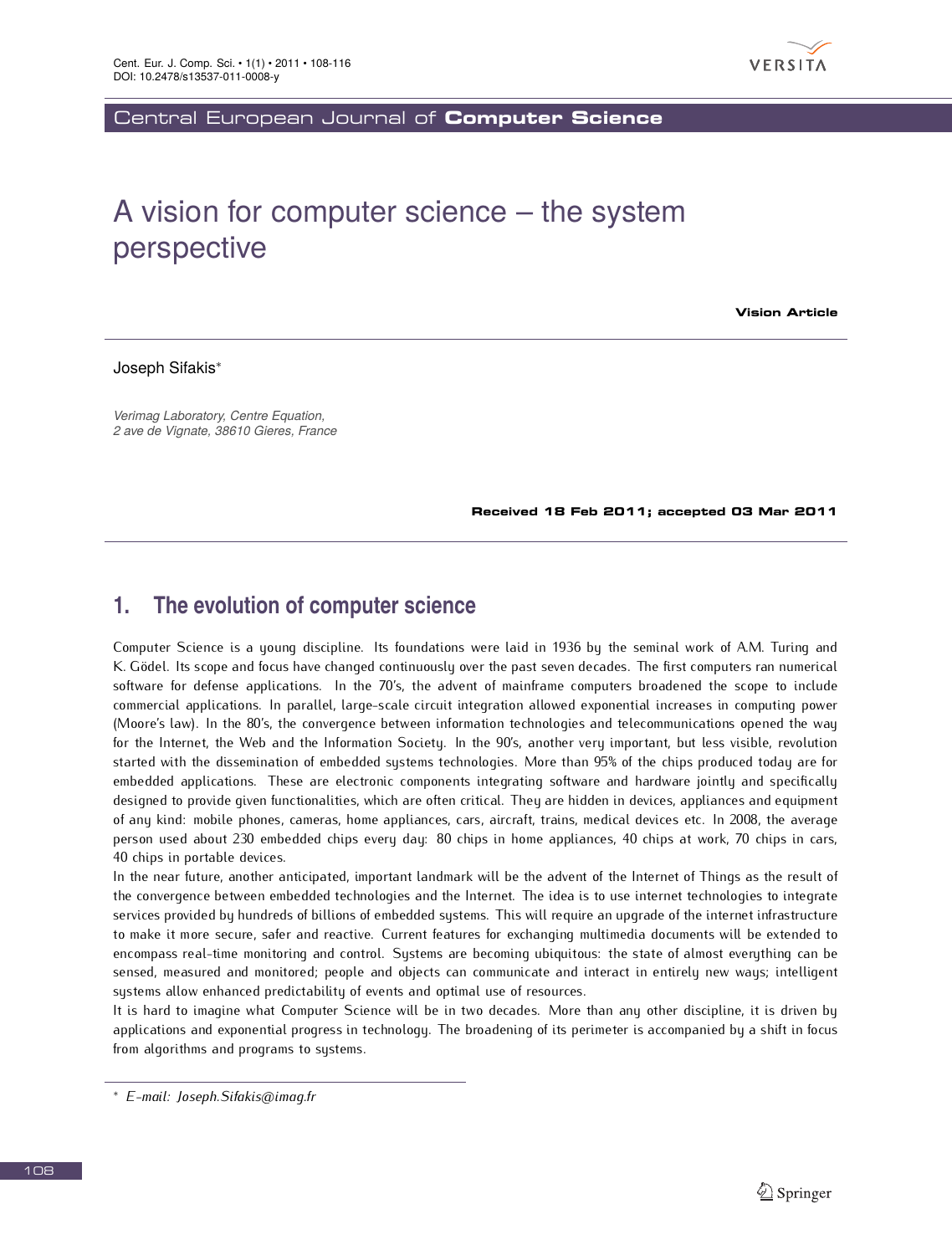# **2. From programs to systems**

I see two main landmarks in the evolution of CS: the advent of Computers and the development of Theory of Computing. The first allowed the move from mechanical computational devices to much faster and reliable automated electronic circuits. The second opened the way for mechanizing computation by developing models of computation for studying algorithms, programs and their properties. The central issue addressed is whether, and when, functions can be computed by using models of computation. A remarkable fact about these models is that they ignore physical time and resources. Computation is a finite sequence of steps corresponding to the execution of primitive operations. Complexity theory is based on abstract notions of time and memory. Programs and algorithms are just relations independent from the physical resources needed for their execution. Their behavior is terminating, deterministic and platform-independent. In contrast to programs and algorithms, systems are reactive; that is, they continuously interact with an external

environment. Their inputs are stimuli that trigger state changes and computation of outputs that may modify the state of their environment. System behavior can be modelled as a relation between histories of inputs and histories of outputs. Systems are, in general, non-terminating and non-deterministic. Furthermore, their behavior is, in general, platform-dependent as their correctness depends on the dynamic characteristics of the execution platform e.g. execution times. Theory of computation is, by its nature, of little help for studying systems. Even if we perfectly understand the properties of a program and the properties of a hardware target platform, we have no theory to predict the behavior of the program running on the platform. The observed shift of focus in Computer Science from programs to systems should be accompanied by research for extending the Theory of Computing. Models of computation should be enriched to take into account physical resources and the interplay between systems and their physical environment.

# **3. Trends in system design**

Embedded Systems break from traditional computing systems such as desktop computers and servers. They must jointly meet technical requirements such as:

- *Reactivity*: responding within a known and bounded delay. This is essential not only for real-time applications but also for efficient quality of service control.
- *Autonomy*: providing continuous service without human intervention. In particular, this means no manual restart but also optimal power management for portable devices.
- *Dependability*: invulnerability to threats including attacks, hardware failures, software execution errors.
- *Scalability*: performance increase is commensurable with the increase of resources.

In addition to these requirements, embedded systems must meet requirements for optimal cost/quality as they are integrated in mass-market products. Seeking an economic optimum in system design is much harder than achieving high quality without cost-effectiveness constraints.

Embedded technologies challenge our capacity to develop systems of guaranteed functionality and quality at acceptable costs.

Today we master, at high costs, two types of systems which are difficult to integrate: 1) safety and/or security critical systems of low complexity such as flight controllers or smart cards; 2) complex best-effort systems such as telecommunication systems and web-based applications. Dependability is the main concern for critical systems while best-effort systems seek optimal use of resources at acceptable levels of quality of service.

For future systems, we urgently need technology for

- *developing affordable critical systems*. In many application areas such as transport, health and energy, embedded technologies could be used to provide new services with significant impacts on quality of life and efficient resource management. For instance, drive-by-wire and brake-by-wire in cars could lead to lower production and operational costs by replacing "passive safety" with "active safety".
- *safe integration of heterogeneous systems-of-systems*. The vision is to develop global services by integrating features provided by geographically distributed systems with different technical characteristics and using various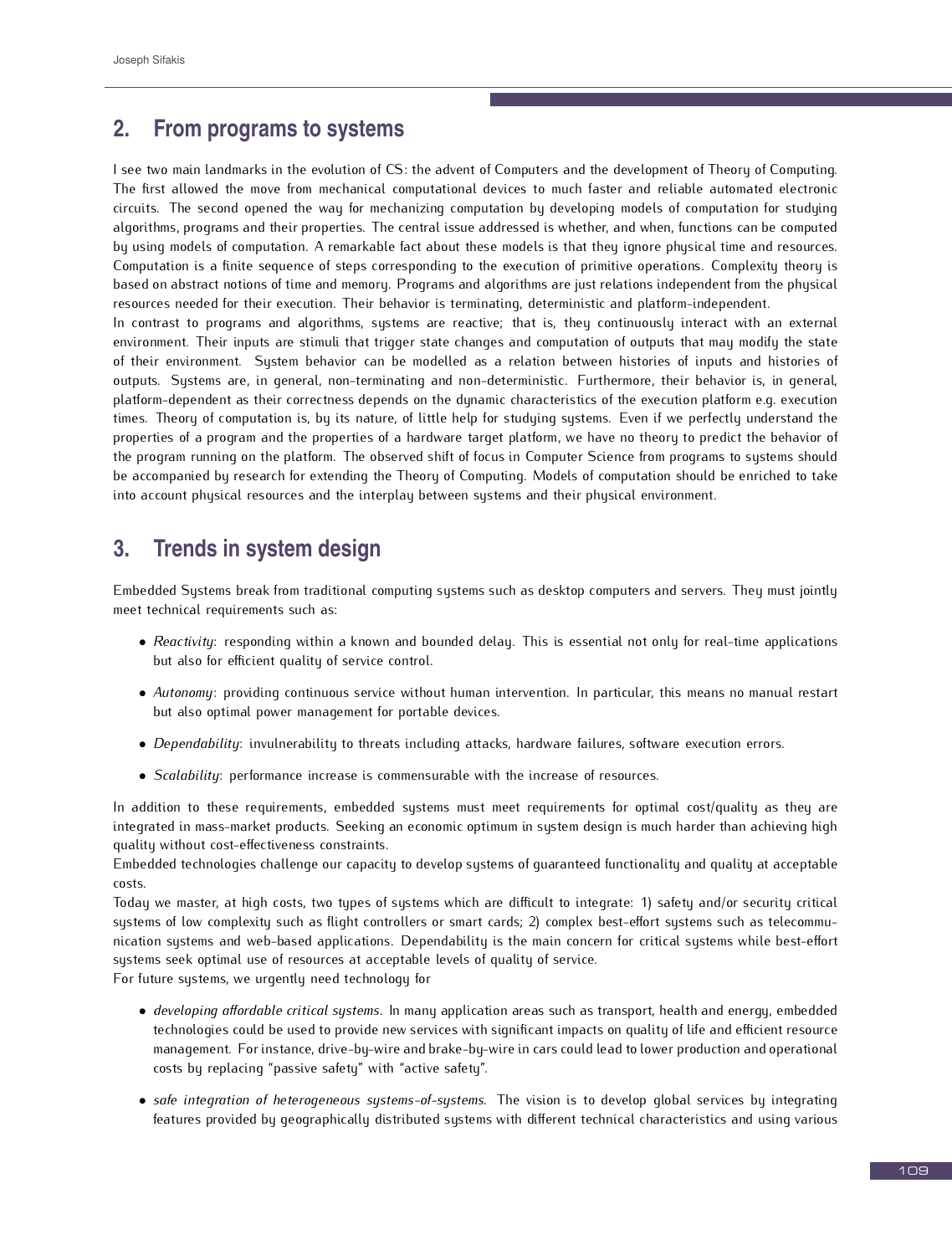communication media. A main issue for strong integration is mastering interaction of critical and non-critical features, and error containment. How to prevent failures of non-critical services from affecting the behavior of critical services raises difficult problems which lack theory to be tackled with.

There exist several incarnations of the systems-of-systems vision. The most general one is the internet of things intended to develop global services by interconnecting everyday objects. One instance of this vision is smart grids for efficient and reliable energy management. Another instance is intelligent transport systems to improve safety and reduce vehicle wear, transportation times, and fuel consumption.

I believe that we cannot achieve any significant progress in these directions without considerable research effort into developing foundations for rigorous system design. Despite progress in theory, methods and tools over the past decades, there is an increasing gap between 1) the possibilities offered by progress in VLSI and telecommunications technology such as many-core chips and sensor networks; 2) the state-of-the art in system design and integration. Today, research in Computer Science lags far behind these needs. With a few exceptions [\[1,](#page-7-0) [2,](#page-7-1) [12,](#page-8-0) [13\]](#page-8-1), the importance of system design is seldom recognized as a priority in research agendas and roadmaps.

# **4. Three grand challenges**

Rigorous system design raises three Grand Challenges: 1) Marrying Physicality and Computation; 2) Component-based Design; 3) Adaptivity.

## **4.1. Marrying physicality and computation**

We need theory and models encompassing continuous and discrete dynamics to predict the global behavior of a system interacting with its physical environment [\[1,](#page-7-0) [2\]](#page-7-1).

The development of application software and its implementation must take into account constraints from:

- the *physical resources* of the hardware execution platform so as to optimize their use. This requires mastering interaction between software execution and the underlying hardware and, in particular, the impact of software design choices on the dynamic behavior of the circuit.
- the *physical environment* of the system. These are often user-defined, real-time properties such as deadlines and jitter.

We lack theory, methods and tools for tackling these problems. We need to revisit and revise computing to integrate paradigms from Electrical Engineering and Control Theory. To achieve this aim, we should be able to consistently combine models of computation with analytic models used in physical systems engineering. These describe the behavior of electromechanical systems with sets of differential equations. Engineers extensively use linear approximations represented as data-flow networks of interconnected components characterized by their transfer function. Components transform concurrent input data flows into output data flows. In contrast to these models, models of computation are procedural and inherently sequential. Interaction between components is control-flow e.g. by method call. We lack theory unifying the two types of models. Existing unifications such as hybrid systems theory [\[3\]](#page-7-2) establish relations at semantic level (at transition system level). They cannot be used to relate analytic models and programming models through structure-preserving translations. For instance, system engineers need techniques for consistently combining formalisms such as Matlab/Simulink<sup>1</sup> and procedural programming languages.

### **4.2. Component-based design**

We need theory, models and tools for the cost-effective building of complex systems by assembling heterogeneous components. This is essential for any engineering discipline. It confers numerous advantages such as productivity and correctness.

<sup>1</sup> *<http://www.mathworks.com/products/simulink/>*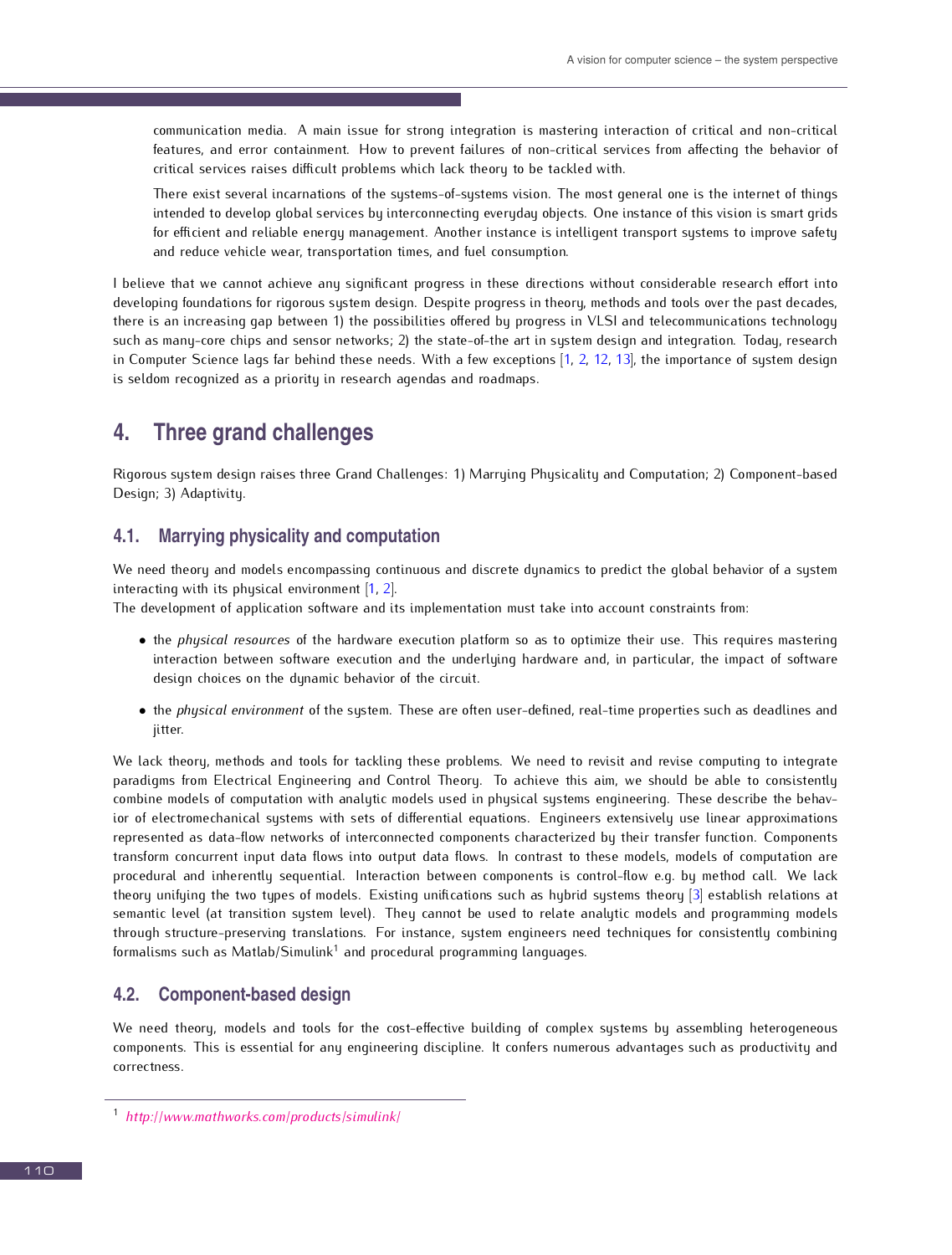System designers deal with heterogeneous components, with different characteristics, from a large variety of viewpoints, each highlighting different dimensions of a system. They often use several semantically unrelated formalisms e.g. for programming, hardware description and simulation. This breaks the continuity of the design flow and jeopardizes its coherency. System development is often decoupled from validation and evaluation.

System descriptions used along a design flow should be based on a single semantic model to maintain its overall coherency by guaranteeing that a description at step *n* + 1 meets essential properties of a description at step *n*. The semantic model should be expressive enough to directly encompass component heterogeneity. Three different sources of heterogeneity exist [\[1\]](#page-7-0):

- *Heterogeneity of computation*: The semantic model should encompass both synchronous and asynchronous computation to allow, in particular, modeling mixed hardware/software systems.
- *Heterogeneity of interaction*: The semantic model should enable natural and direct description of various mechanisms used to coordinate execution of components including semaphores, rendezvous, broadcast, method call, etc.
- *Heterogeneity of abstraction*: The semantic model should support the description of a system at different abstraction levels from application software to its implementation.

Existing theoretical frameworks for composition are based on a single operator e.g., product of automata, function call. Poor expressiveness of these frameworks may lead to complicated designs: achieving a given coordination between components often requires additional components to manage their interaction [\[4\]](#page-7-3). For instance, if the composition is by strong synchronization (rendezvous), modeling broadcast requires components for choosing the maximal amongst several possible strong synchronizations. We need frameworks providing families of composition operators for the natural and direct description of coordination mechanisms such as protocols, schedulers and buses. These should encompass a unified composition paradigm for describing and analyzing the coordination between components in terms of tangible, well-founded and organized concepts. In addition to that, they should be equipped with tractable methods for ensuring correctness-by-construction, to avoid the limitations of monolithic verification. These methods use two types of rules [\[5\]](#page-7-4):

- *Compositionality* rules for inferring global properties of composite components from the properties of constituent components e.g. the composition of deadlock-free components is, under some conditions, a deadlock-free component. Compositionality rules should, in particular, take into account the emergence of new properties. For instance, proving mutual exclusion for sharing a resource in a composite component under the assumption of atomicity of actions of the constituent components. A special and very useful case of compositionality is when a behavioral equivalence relation between components is a congruence  $[6]$ . In that case, substituting a component in a system model by a behaviorally equivalent component leads to an equivalent model. Today, we lack compositionality theory for progress properties as well as extra-functional properties.
- *Composability* rules ensuring that essential properties of components are preserved when they are used to build composite components. Consider, for instance, two components: one is the composition of a set of components sharing a common resource accessed in mutual exclusion; the other is obtained as the composition of the same set of components scheduled for optimal use of the shared resource. Is it possible to obtain a single component integrating this set of components and such that both mutual exclusion and the scheduling constraints hold? System engineers face this type of non-trivial problem every day. They use libraries of solutions to specific problems and they need methods for combining them without jeopardizing their essential properties. Feature interaction in telecommunication systems, interference among web services and interference in aspect programming are all manifestations of the lack of composability.

### **4.3. Adaptivity**

Systems must provide a service meeting given requirements in interaction with uncertain environments. Uncertainty can be characterized as the difference between average and extreme system behavior. Non-determinism of physical environments increases uncertainty. Furthermore, execution platforms have varying execution times due to layering, caches, speculative execution and variability due to manufacturing errors or aging.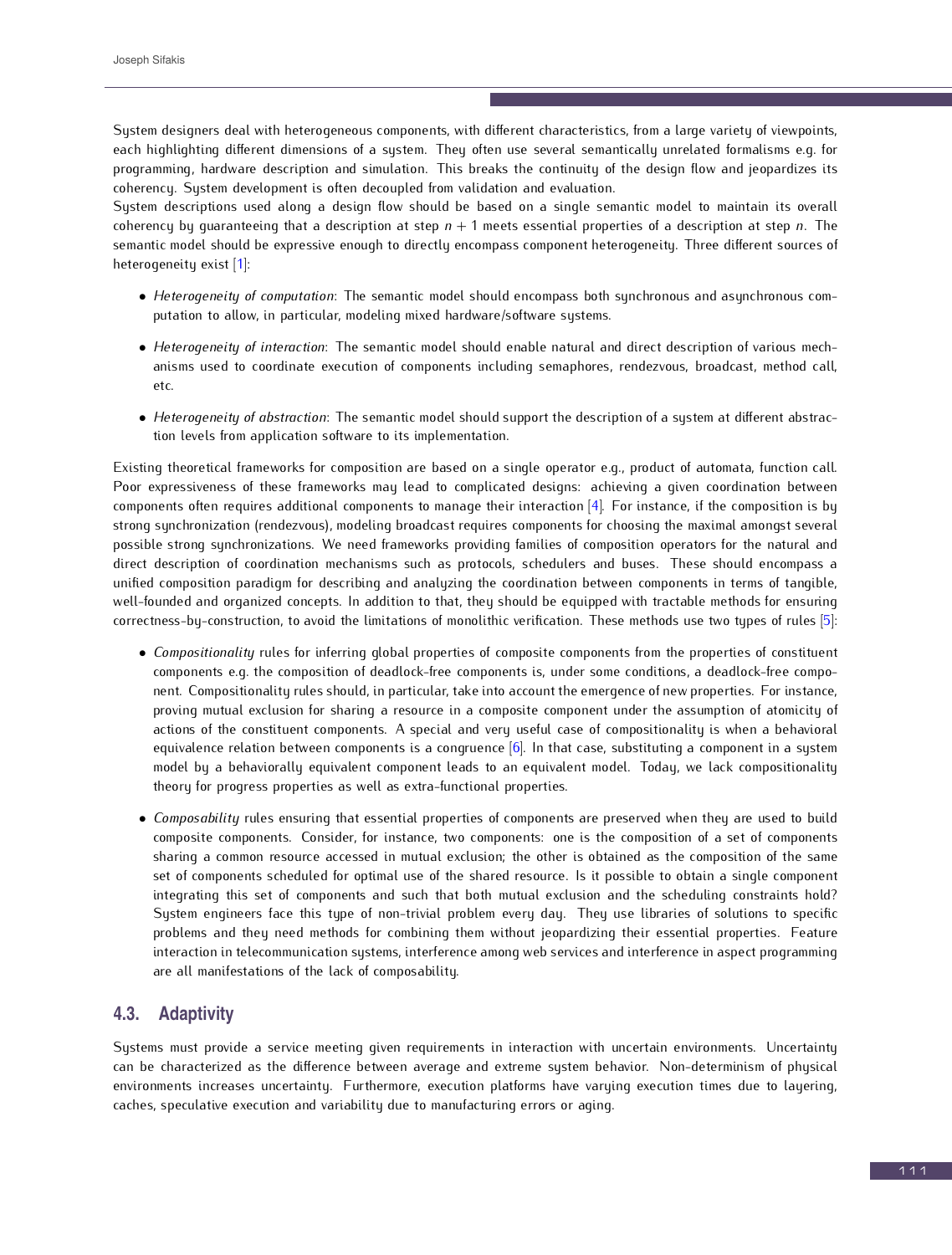Uncertainty directly affects the predictability of analysis techniques. Predictability is the degree to which a correct prediction of a property can be made either qualitatively or quantitatively. Due to uncertainty, system models represent safe abstractions of the actual system behavior and may include additional unfeasible execution sequences. Furthermore, for a given system model, exact analysis techniques are impossible due to non-computability of all essential system properties. For example, due to uncertainty, execution times of an instruction may vary between a best-case-executiontime (BCET) and a worst-case-execution-time (WCET) depending on the location of data e.g. cache memory or main memory and their size [\[7\]](#page-7-6). Due to uncertainty, WCET may be a hundred times larger than BCET. WCET and BCET cannot be exactly computed. Timing analysis tools provide only upper bounds and lower bounds, respectively. The quality of these approximations may be very poor.

Uncertainty and lack of predictability have a deep impact on system design methods and increasing development costs. Currently, there exist two diverging system design paradigms.

1. *Critical engineering* is based on worst-case analysis of all the potentially dangerous situations. Designers reserve statically all the resources (memory, time) needed for safe operation, leading to over-dimensioned systems. The amount of physical resources may be some orders of magnitude higher than necessary. This incurs high production costs but also increased energy consumption.

For example, response times of tasks in a real-time system must be less than a given deadline. The response time of a task is computed from safe approximations of WCET of its statements. As a result, hardware platforms for hard-real time systems are extremely over-dimensioned.

Another principle from critical engineering consists in using massive redundancy to enhance reliability. Redundancy techniques (e.g. TMR), lead to over-dimensioning and can be advantageously replaced by smart lightweight monitoring and error recovery techniques.

2. *Best-effort engineering* is applied to complex non-critical systems. It is based on average case analysis and dynamic resource management. Designers apply QoS management techniques for optimizing speed, memory, bandwidth, and power. Physical resources are dimensioned for availability in nominal cases. In critical situations, e.g., spike of service demands, the system service may be degraded or denied.

The separation between critical and best-effort systems is a means for coping with non-predictability by focusing on essential properties for each class of systems. Nonetheless, most applications integrate both critical and besteffort components. This raises multiple technical difficulties as attested by numerous problems experienced by car manufacturers over the past decade.

Two avenues are anticipated to overcome current limitations of the state-of-the-art:

- One is to enhance predictability through determinism. The key idea is to reduce intrinsic and estimated uncertainty by simplifying hardware architectures or by enforcing a time-deterministic observable behavior [\[8\]](#page-7-7) e.g. by using time-triggered architectures [\[9\]](#page-8-2). I do not believe that this is a realistic and viable approach. Predictability is ensured by seriously penalizing performance. Furthermore, it requires significant changes in the way application software is written [\[14\]](#page-8-3).
- The other is to bridge the gap between critical and best-effort engineering by applying adaptive control techniques to systems integrating both critical and best-effort components sharing global resources which are predictably sufficient for satisfying critical properties. The main idea is to use an Adaptive Controller which manages the resources dynamically so that critical properties are satisfied by assigning them a higher priority. The remaining resources can be used to satisfy best-effort properties. This avoids costly static resource reservation and does not require a very fine analysis to determine worst-case situations.

An Adaptive Controller monitors the state of a system and steers its behavior to meet given requirements specified as a set of objectives including hard constraints such as deadlines as well as constraints expressing the optimal use of resources. It combines three hierarchically structured functions: Learning, Objective Management and Planning. Depending on the state of the controlled system, the Objective Manager chooses an objective that meets the requirements. The objective is passed to the Planning Function. The latter computes an execution plan used to drive system evolution. The Learning Function is used to compute good estimates of parameters involved in the constraints on the Objective Manager e.g. worst-case and average values of parameters such as execution times and throughput.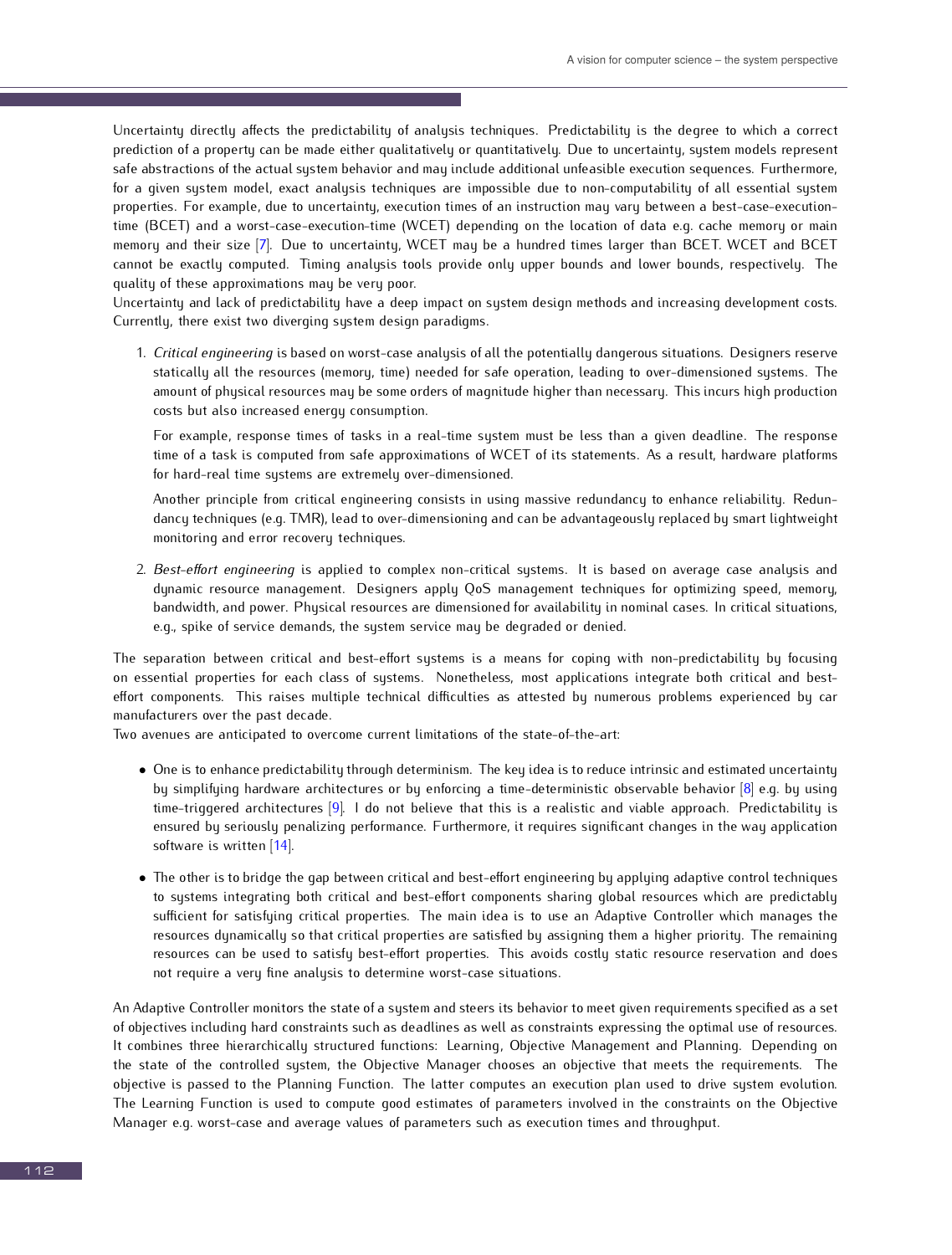Adaptive control was initially studied in Control Theory [\[10\]](#page-8-4). It finds an increasing number of applications in computing systems e.g. for quality control in multimedia systems, throughput control in networks, and self-maintenance and recovery in distributed systems.

An important issue in adaptive systems design is reducing the overhead due to monitoring and control. We need execution platforms that give up control to the application software for efficient resource management.

Adaptivity encompasses a new and realistic vision for "intelligent systems" quite different from the old vision of Artificial Intelligence. The latter considered that human intelligence can be so precisely described that it can be matched by a machine. Adaptivity is a means to enforce correctness in the presence of uncertainty by using control-based techniques.

# **5. A vision for computer science**

### **5.1. Computer science as a discipline**

Computer Science is a scientific discipline in its own right with its own concepts and paradigms. It deals with problems related to the representation, transformation and transmission of Information. As such, it studies all aspects of computing from models of computation to the design of software and computing devices.

Information is an entity distinct from matter and energy. It is a resource that can be stored, transformed, transmitted and consumed. It is immaterial but needs media for its representation by using languages characterized by their syntax and semantics. It should not be confused with physical information measured as entropy in Information Theory and Physics. Computer Science is not merely a branch of Mathematics. As any scientific discipline, it seeks validation of its theories on mathematical grounds. But mainly, and most importantly, it develops specific theory intended to explain and predict properties of computation which can be tested experimentally.

#### *5.1.1. Computer science vs. physics*

Embedded Systems bring Computer Science closer to Physics. Marrying physicality and computation requires a better understanding of differences and points of contact between them. Is it possible to define models of computation encompassing quantities such as physical time, physical memory and energy? Significant differences exist in the approaches and paradigms adopted by the two disciplines.

Physics is based on continuous mathematics while Computer Science is rooted in discrete non-invertible Mathematics. Physics studies a given "reality" and tries to discover laws governing physical phenomena while computing systems are human artifacts. Its laws are declarative by their nature.

Physical systems are specified by differential equations involving relations between physical quantities. The essence of many physical phenomena can be captured by simple linear laws. They are, to a large extent, deterministic and predictable. Synthesis is the dominant paradigm in physical systems engineering. We know how to build artifacts meeting given requirements e.g. bridges or circuits, by solving equations describing their behavior. In contrast, state equations of very simple computing systems, such as a RS flip-flop, do not admit linear representations in any finite field. Computing systems are described in executable formalisms such as programs and machines. Their behavior is intrinsically non-deterministic. Non-decidability of their essential properties implies poor predictability. Synthesis is an intractable problem. Computing systems engineering relies to a large extent on verification and testing.

Computer Science enriches our knowledge with theory and models enabling a deeper understanding of discrete dynamic systems. It proposes a constructive and operational view of the world which complements the classic declarative approach adopted by Physics.

#### *5.1.2. Artificial vs. natural intelligence*

Living organisms intimately combine interacting physical and computational phenomena that have a deep impact on their development and evolution. They share several characteristics with computing systems such as the use of memory, the distinction between hardware and software, the use of languages. However some essential differences exist. Computation in living organisms is robust, has built-in mechanisms for adaptivity and, most importantly, it allows the emergence of abstractions and concepts.

I believe that these differences delimit a gap that will never be filled by computing systems. Consider simply robustness which means that the effects of small changes in a system are commensurably small. Discreteness makes practically impossible this property for existing models of computation.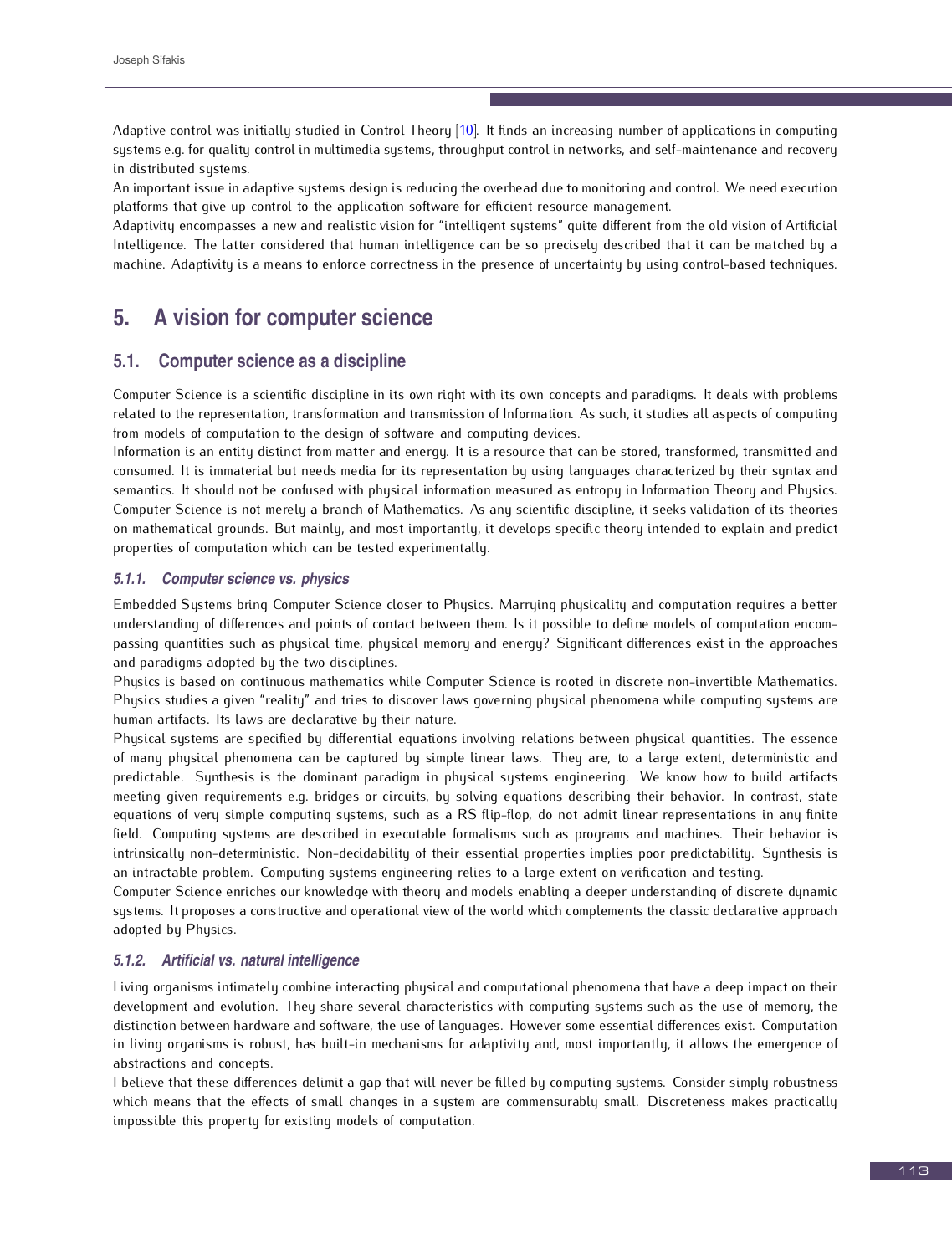Despite these differences, there exist today many opportunities for interactions and cross-fertilization between Computer Science and Biology. For instance, results from neuromorphic and cognitive computing could inspire new non von Neumann paradigms. Conversely, synthetic biology could benefit from existing CAD and systems engineering technology.

### **5.2. Research in computer science**

Unfortunately, the current scope and focus of research in Computer Science fail to address basic problems raised by system design and engineering. Three syndromes determine choices and priorities of research communities.

#### *5.2.1. The business as usual syndrome*

Following beaten tracks rather than taking the risk of exploring new ideas is a prevalent attitude of researchers in all scientific communities. Research in Computer Science is not exempt from this syndrome.

#### *5.2.2. The hype syndrome*

More than in other disciplines, research in Computer Science has been over-optimistic regarding the possibility to solve hard problems and overcome obstacles. This can probably be explained by strong demand and incentives for innovation by funding agencies as well as strong push from applications and market needs.

Very often scientific roadmaps and position papers present "challenges" that are mere visions and take desires for reality. A scientific challenge is a designated and significant obstacle to the development of knowledge and its effective use in a given area [\[11\]](#page-8-5). It is distinct from incremental scientific progress, in that there is a clear break between before and after the accomplishment. It implicitly has some "positive" connotation as it must comply with the established ethical and public interest criteria. Finally, it is different from a vision which also represents a long-term objective with a broader scope but fails to meet at least one of the following criteria:

- *well-defined* either as a single problem (e.g. Fermat's Last Theorem) or a set of strongly related problems for which a framework is needed to provide the basis for tackling them (e.g. relativity theory).
- *plausibile*, that is it takes into account the existing body of knowledge, including well-established theoretical limitations e.g. complexity, computability and does not contradict or ignore experimental evidence.
- *relevant*, that is the resources needed for its achievement are proportionate to the importance of its goals and the risks for feasibility. Nonetheless, challenges can (and should) be formulated without taking into account the resources necessary for their accomplishment.

All of the following were once hyped as main breakthroughs: Artificial Intelligence, Fifth Generation Computers, Program Synthesis, True Concurrency, Web Science. Each item of this list fails to meet at least one of the above criteria. Most are not well-defined and others are simply not plausible due to theoretical limitations.

#### *5.2.3. The nice theory syndrome*

The proper goal of theory in any field is to make models that accurately describe real systems. Models can be used to explain phenomena and predict system behavior. They should help system builders do their jobs better.

A very common attitude is to work on mathematically clean theoretical frameworks no matter how relevant they can be. Paul Krugman Nobel Prize in Economics prize says, *"… in the academic world the theories that are more likely to attract a devoted following are those that best allow a clever but not very original young man to demonstrate his cleverness."* Very often in Computer Science simple mathematical frameworks attract the most brilliant researchers who produce sterile "low-level theory" that has no point of contact with real computing. This leads to a separation between theoretical and practical work harmful for the discipline. To quote Einstein, *"Make everything as simple as possible, but not simpler".*

The opposite attitude is also observed. Frameworks exist intended to describe real systems such as UML and AADL constructed in an ad hoc manner. These include a large number of semantically unrelated constructs and primitives. It is practically impossible to obtain rigorous formalizations and build any useful theory for such frameworks.

We need theoretical frameworks that are expressive enough to directly encompass a minimal set of high level concepts and primitives for describing systems and amenable to formalization and analysis. As Saint-Exupéry said, *"Perfection is reached not when there is no longer anything to add, but when there is no longer anything to take away".*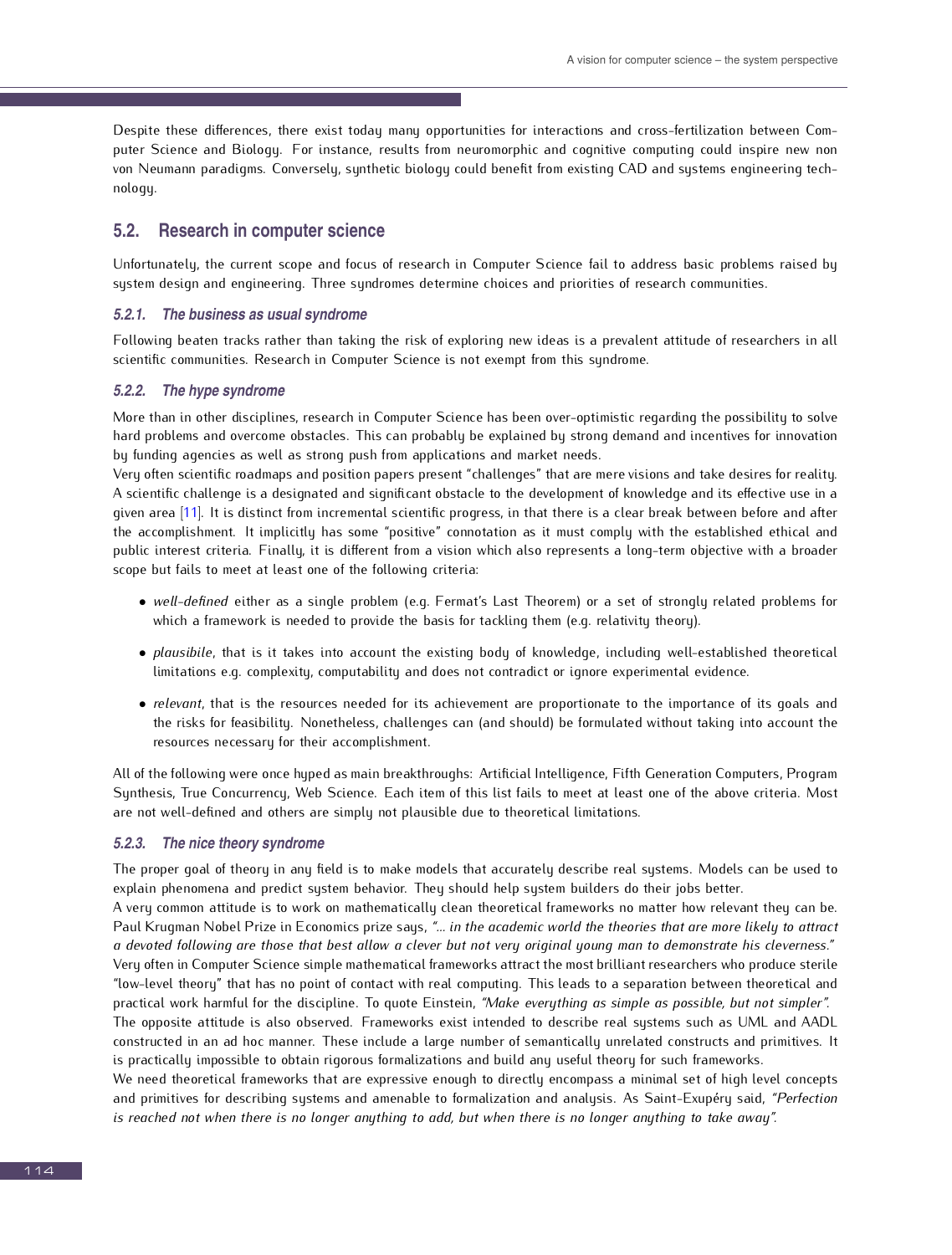Is it possible to find a mathematically elegant and still practicable theoretical framework for computing systems? As explained, due to fundamental differences, we cannot expect to have theoretical settings as beautiful and powerful as for physical systems. There is also a more profound reason: computing systems are human artifacts while the physical systems are the result of a very long evolution. When you throw a stone it will describe a parabola. There is no such an intelligible law governing the execution of a program.

Einstein used to say, *"The most incomprehensible thing about the world is that it is at all comprehensible."*

Computer Science deals with building artifacts. The key issue is constructivity, that is, the ability to effectively build correct systems [\[1\]](#page-7-0). As system synthesis from requirements is intractable for complex systems, we should study principles for building correct systems from components. The aim is to avoid *a posteriori* monolithic verification as much as possible. There already exists a large body of constructivity results in Computer Science such as algorithms, architectures and protocols. Their application allows correctness for (almost) free. How can global properties of a composite system be effectively inferred from the properties of its constituents? This remains an old, open problem that urgently needs answers. Failure in bringing satisfactory solutions will be a limiting factor for system integration. It would also mean that Computer Science is definitely relegated to second-class status with respect to other disciplines.

#### **5.3. Teaching computer science**

Computer Science curricula seldom recognize the importance of systems and fail to provide a holistic view of the discipline. I have the following recommendations:

- Teach students how to think in terms of systems (design process, tools, interaction with users and physical environment). Computer Science curricula should be extended and enriched by including principles, paradigms, techniques from Control Theory and Electrical Engineering.
- Teach principles rather than facts (foundations, architectures, protocols, compilers, simulation, etc.). Very often, courses are descriptive and present details that can be acquired later as needed along professional life. Students should be prepared to deal with the constant change induced by technology and applications. They also should be kept aware of the limitations of existing theory of computing. Very often theory makes assumptions that oversimplify reality.
- Put emphasis on information and computation as universal concepts which are applicable not only to computers and provide the background for triggering critical thinking, understanding and mastering the digital world.

#### **References**

- <span id="page-7-0"></span>[1] Henzinger T.A., Sifakis J., The Discipline of Embedded Systems Design, COMPUTER, 2007, 40, 36-44
- <span id="page-7-1"></span>[2] Lee E.A., Cyber Physical Systems: Design Challenges, 11th IEEE International Symposium on Object-Oriented Real-Time Distributed Computing (ISORC 2008) (5-7 May 2008, Orlando, Florida, USA) IEEE Computer Society, 2008, 363-369
- <span id="page-7-2"></span>[3] Alur R., Courcoubetis C., Halbwachs N., Henzinger T.A., Ho P.-H., Nicollin X., Olivero A., Sifakis J., Yovine S., The Algorithmic Analysis of Hybrid Systems, THEOR COMPUT SCI, 1995, 138, 3-34
- <span id="page-7-3"></span>[4] Sifakis J., A Framework for Component-based Construction, Aichernig B.K., Beckert B. (Eds.), 3rd IEEE International Conference on Software Engineering and Formal Methods (SEFM05) (7-9 September 2005, Koblenz, Germany) IEEE Computer Society, 2005, 293-300
- <span id="page-7-4"></span>[5] Bliudze S., Sifakis J., A Notion of Glue Expressiveness for Component-Based Systems, LECT NOTES COMP SCI, 2008, 5201, 508-522
- <span id="page-7-5"></span>[6] Milner R., A Calculus of Communication Systems, Springer-Verlag, Secaucus, NJ, USA, 1982
- <span id="page-7-6"></span>[7] Wilhelm R., Engblom J., Ermedahl A., Holsti N., Thesing S., Whalley D., Bernat G., Ferdinand C., Heckmann R., Mitra T., Mueller F., Puaut I., Puschner P., Staschulat J., Stenström P., The Worst-case Execution Time Problem – Overview of Methods and Survey of Tools, ACM T EMBED COMPUT S, 2008, 7, 1, 45
- <span id="page-7-7"></span>[8] Henzinger T.A., Kirsch C.M., The Embedded Machine: Predictable, Portable Real-Time Code, ACM T PROGR LANG SYS, 2007, 29